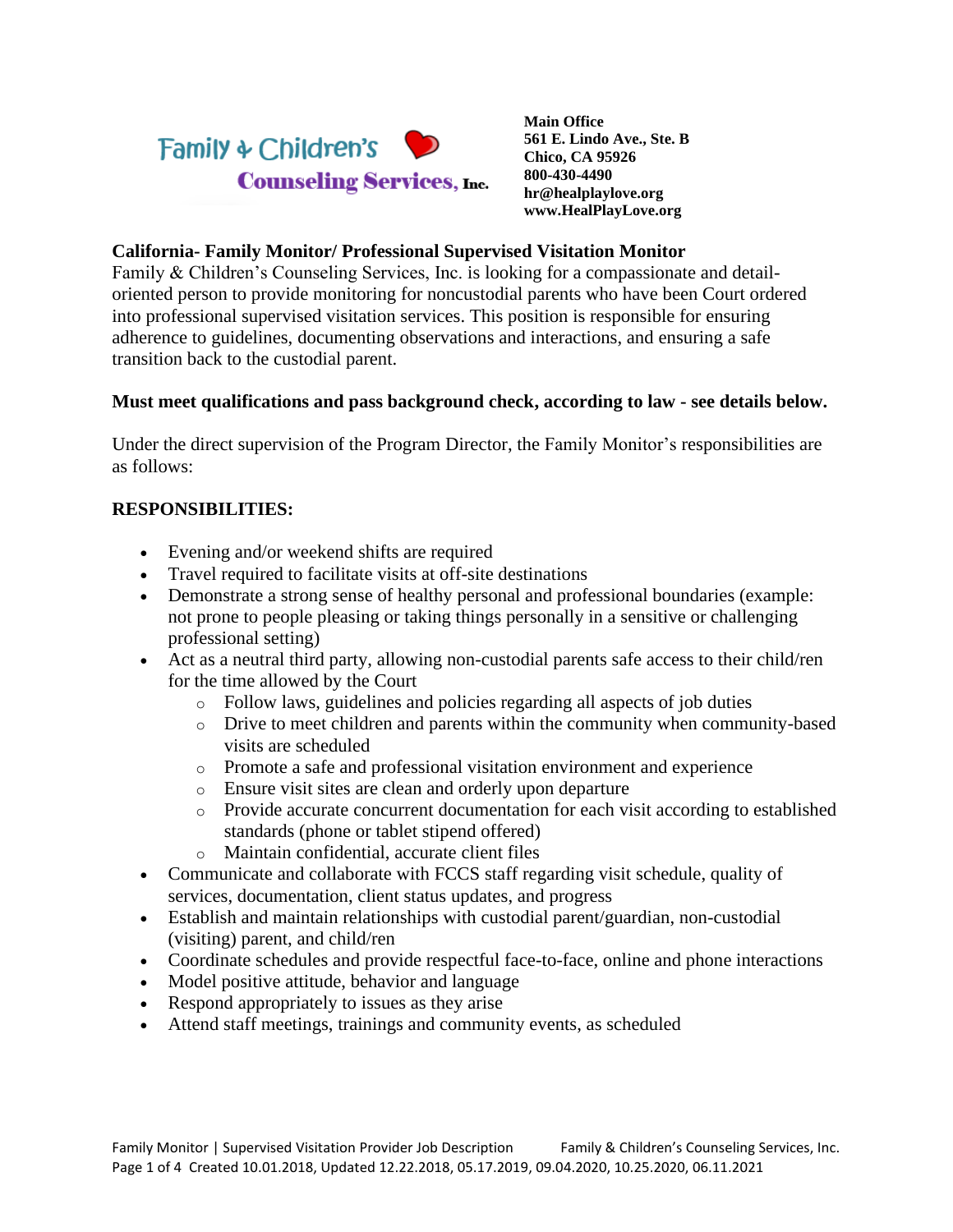### **WORKING CONDITIONS:**

While performing job duties, the employee will be sitting, standing, reaching and documenting via electronic or hand-written methods. The employee will be in an office and/or out in the community. Employee may experience weather conditions while in the community. This position requires the ability to see, hear, and communicate with clients.Reasonable accommodations may be made to qualified employees to assist them in performing job duties.

## **QUALIFICATIONS:**

- Physically, emotionally and mentally capable of interacting with children from 0-17 years of age
- Physically, emotionally and mentally capable of handling difficult situations and personalities
- Ability to maintain professional boundaries with respect, including having conversations to enforce boundaries and say "no" with confidence
- 1-2 years' experience working in a child care, family services, legal, criminal justice or related setting
- Proof of State-required Standard 5.20 and Family Code 3200.5 training (or willingness to attend training)
- Current Pediatric CPR and First Aid Certification (or willing to become certified during initial training process)
- Current TrustLine registration
- Valid driver's license, access to an insured motor vehicle, and a clean driving record
- Previously completed college-level child development, psychology, criminal justice, or related coursework
- Cultural competency and/or domestic violence training preferred
- Ability to lift and carry 25 pounds
- Ability to engage in bending, lifting, twisting and reaching
- Have a demonstrated ability to work independently and as part of a team
- Strong attention to detail (for observation and documentation)
- Ability to communicate in English- verbal and written skills
- Bi-lingual encouraged to apply

*Additional Requirements:* **California**- These requirements are State mandated and cannot be waived. **Other states**- These requirements are preferred but not mandated by State law.

- At least 21 years of age
- Have no record of a conviction for driving under the influence (DUI) within the last five years
- Not have been on probation or parole for the last 10 years
- Have no record of a conviction for child molestation, child abuse, or other crimes against a person
- Have no civil, criminal, or juvenile restraining orders within the last 10 years
- Have no current or past court order in which you have been subject to a supervised visitation order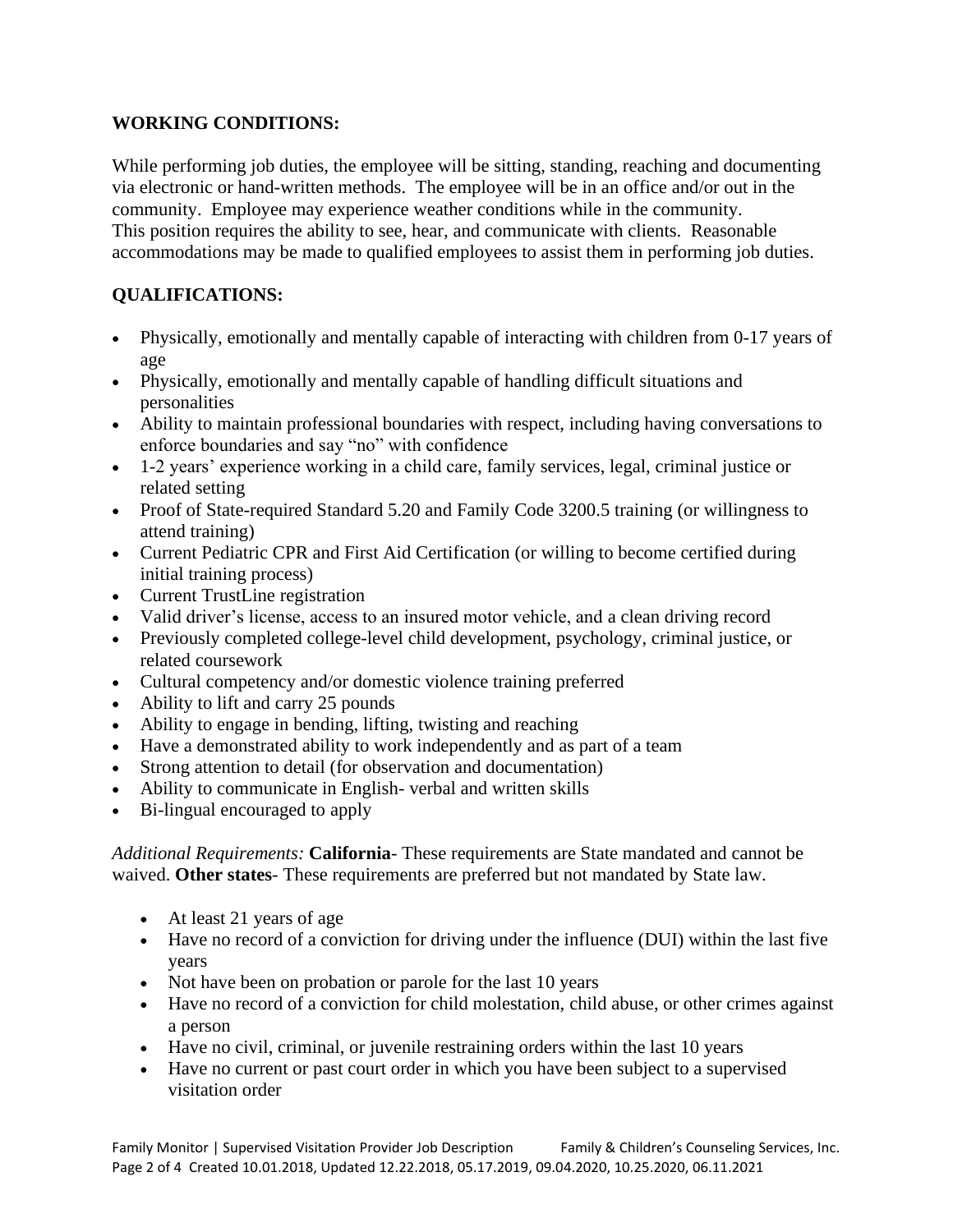- Current Immunization records
- Must pass current applicable clearances
- Willing to commit to a minimum of one year

\$19-23 / hour, part-time (9-15 hours per week, average) with room to grow.

*Please note: You will need valid U.S. work authorization to join us, as we are not able to offer sponsorship at this time.*

# **FCCS is an Equal Opportunity Employer**

*Employment opportunities are, and shall be, open to all qualified applicants solely on the basis of their experience, aptitudes and abilities. It is the policy of Family & Children's Counseling Services, Inc. to grant equal employment opportunity to all applicants and employees without regard to race, color, national origin, marital status, disability, Vietnam Era Veteran status, age, religion, political affiliation, gender or sexual orientation. FCCS is committed to providing a fair, equitable, diverse and inclusive work environment. We welcome candidates that will promote and value diversity and exercise teamwork and collaboration.*

FCCS is an equal opportunity employer. Please visit the FCCS website at [www.HealPlayLove.org.](http://www.healplaylove.org/)

### **Applicants must meet the qualifications stated in job posting.**

**HOW TO APPLY:** Send your resume to [hr@healplaylove.org](mailto:hr@healplaylove.org) with the subject heading "Family Monitor Application" and the geographical area desired.

NO PHONE CALLS PLEASE. FCCS cannot respond to each inquiry or application. If you are selected for an interview, you will be notified by email or phone.

Job Type: Part-time

### **FCCS Offers:**

Flexible Schedules with Work-Life Balance 401k (Retirement) Plan with Company Matching Professional Development and Training Career Growth Opportunities Cellphone or Tablet Stipend Travel Reimbursement

\_\_\_\_\_\_\_\_\_\_\_\_\_\_\_\_\_\_\_\_\_\_\_\_\_\_\_\_\_\_\_

## **OFFER ACCEPTANCE (only sign when requested)**

I have read and agree to the job description. I am willing to be trained and will comply with the above-mentioned criteria. I will ask my supervisor questions if I have any.

Signature / Date